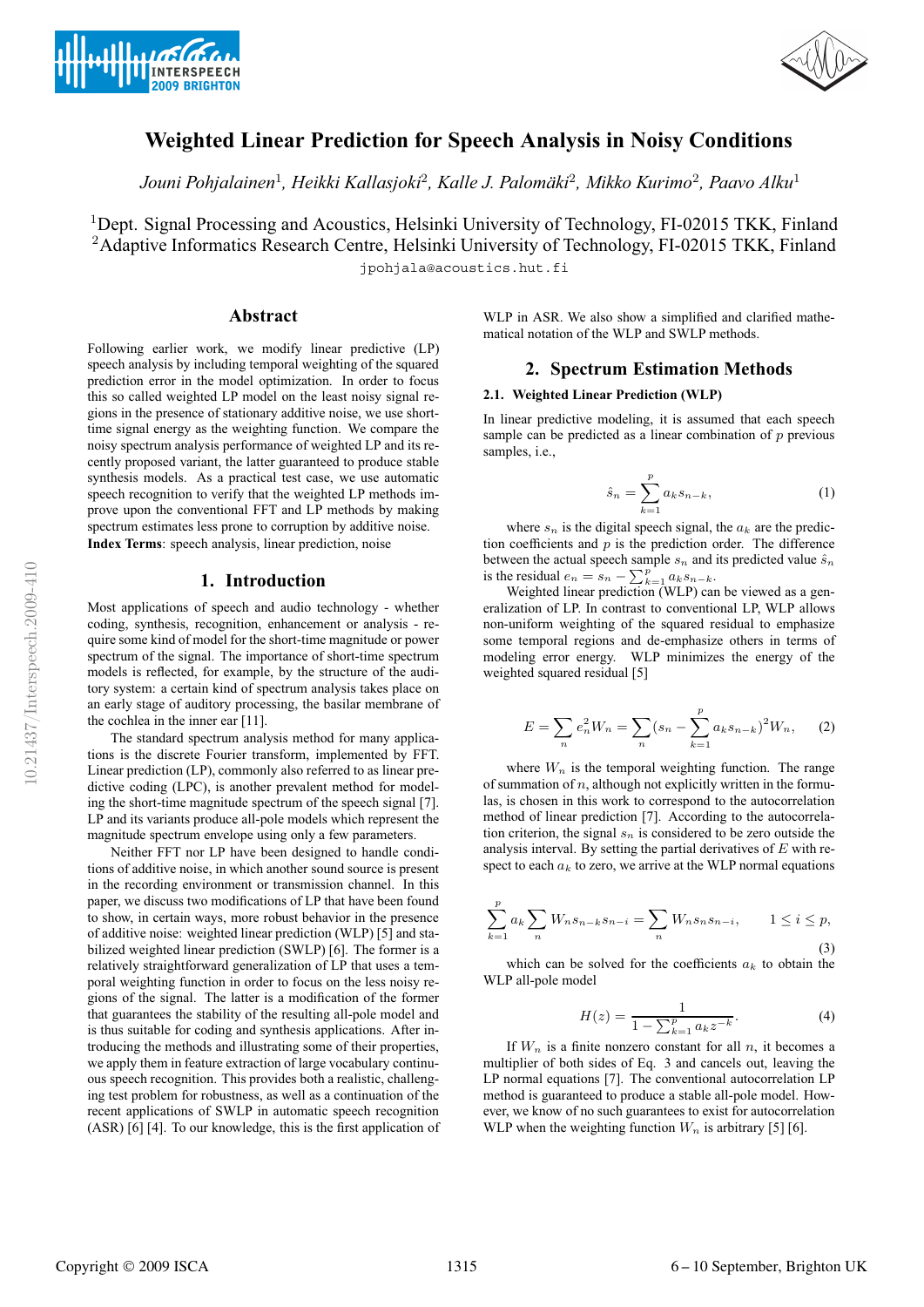#### **2.2. Stabilized Weighted Linear Prediction (SWLP)**

Because of the importance of the model stability in coding and synthesis applications, a *stabilized* version of WLP, named stabilized weighted linear prediction (SWLP), was developed [6]. The WLP normal equations (Eq. 3) can alternatively be written in terms of partial weights  $Z_{n,j}$  as

$$
\sum_{k=1}^{p} a_k \sum_{n} Z_{n,k} s_{n-k} Z_{n,i} s_{n-i} = \sum_{n} Z_{n,0} s_n Z_{n,i} s_{n-i}, \quad (5)
$$
  

$$
1 \le i \le p,
$$

where  $Z_{n,j} = \sqrt{W_n}$  for  $0 \le j \le p$ .

As shown in [6], the stability of SWLP is guaranteed if the partial weights  $Z_{n,j}$  are, instead, defined recursively as

$$
Z_{n,0} = \sqrt{W_n} \tag{6}
$$

and

$$
Z_{n,j} = \max(1, \frac{\sqrt{W_n}}{\sqrt{W_{n-1}}}) Z_{n-1,j-1}, 1 \le j \le p. \tag{7}
$$

Substitution of these values in Eq. 5 gives the SWLP normal equations. For a proof of stability of the SWLP allpole model, or an alternative matrix-based representation of the method, the interested reader is referred to [6].

#### **2.3. Choosing the Weight Function**

The idea of temporal weighting in linear predictive analysis is to emphasize the contribution of less noisy speech samples in optimizing the filter coefficients. We follow Ma et al [5] in choosing short-time energy (STE) as the weight function. STE is computed using a sliding window of length M samples, as

$$
W_n = \sum_{i=n-M+1-k}^{n-k} s_i^2,
$$
 (8)

where  $k$  is the offset with respect to the weighted sample index. In the current paper, we always choose  $k = 1$ .

STE weighting emphasizes those sections of the speech waveform which consist of samples of large amplitude. It can be argued that these segments of speech are less vulnerable to stationary additive noise than segments consisting of samples of smaller amplitude.

### **3. Examples**

Figure 1 shows, for the vowel /u/ (spoken by a male speaker and sampled at 16 kHz), magnitude spectra as modeled by four different spectral estimation methods (FFT, LP, WLP and SWLP). The left panel shows the spectra for a clean sample and the right panel shows the spectra for the same sample artificially corrupted by noise recorded in a real factory (from the NOISEX-92 database). The spectra have been computed from 20 ms Hamming-windowed frames using parameters  $p = 20$  for the prediction order and  $M = 16$  (1 ms) for the STE window length. The figure demonstrates a case in which WLP is able to separate the important two lowest formants F1 and F2 while conventional LP fails to do so, even on clean speech. WLP is able to separate the formants also in the noise-corrupted case. Regarding model robustness, it is noteworthy that the spectrum of SWLP is perhaps the one least affected by noise corruption, although SWLP does not separate F1 and F2.

Figure 2 shows a similar analysis for the vowel /a/, spoken by another male speaker. In this case, LP, WLP and SWLP all perform well in modeling the clean vowel. In the right panel, the same vowel is severely corrupted by noise. In the corrupted case, only WLP is able to clearly find F1 and F2. Again, although SWLP does not model formants very sharply, the spectrum of SWLP is arguably less affected by noise corruption than that of conventional LP.

The above observations motivate our experimental setup. WLP and SWLP appear to exhibit somewhat different aspects of robustness in speech spectrum modeling: WLP seems to indicate formants most prominently, while SWLP seems to be the method least affected by noise. FFT and LP are the conventional methods, widely used but vulnerable to additive noise. In the present study, we chose to investigate the performance of FFT, LP, WLP and SWLP in the feature extraction stage of automatic speech recognition (ASR), although there are potential applications for the temporally weighted linear predictive methods also in speech analysis (e.g., formant extraction). The speech recognizer was trained using clean speech and the recognition performance was tested in noisy conditions. The purpose was to gain evidence on the robustness of these spectrum modeling methods – especially from the recognition perspective.

### **4. Automatic Speech Recognition Tests**

#### **4.1. Feature Extraction**

The sampling rate of all audio data was 16 kHz. After a preemphasis filter  $H_{pre}(z)=1 - 0.97z^{-1}$ , Hamming-windowed frames of 16 ms (256 samples) were generated, using a frame shift interval of 8 ms (125 frames per second).

The baseline method was a straightforward computation of the mel-frequency cepstral coefficients (MFCCs), which are widely used as the feature set for speech recognition [2]. A perceptually smoothed spectrum was computed from a FFTbased short-term magnitude spectrum estimate, using a filterbank of 23 logarithmically spaced triangular filters. Discrete cosine transformation was applied to the logarithm of the perceptual spectrum to get cepstral coefficients.

To evaluate the all-pole methods LP, WLP and SWLP, they were substituted (in place of FFT) as the spectrum estimation method in the MFCC computation explained above. To implement this for LP and SWLP, which are both guaranteed to be stable, the impulse response of the all-pole model was used as input to the MFCC computation. In the case of WLP, which is not guaranteed to yield a stable all-pole model, the magnitude spectrum of the WLP inverse filter  $(1/H(z)$  from Eq. 4) was first computed via FFT. Next, any spectral sample that had a value smaller than 80 dB below the maximum of the spectrum was clipped to that limit. Next, the WLP synthesis filter spectrum was produced by inverting the modified spectrum. Finally, MFCC computation proceeded directly using this spectrum as input to the filterbank analysis.

For all three all-pole methods, prediction order  $p = 20$  was chosen, following conventional guidelines for LP order selection [2]. STE window length  $M = 16$  (1 ms) was used for WLP and SWLP, because this length of STE window has been found to give good results in earlier experiments [6]. 39 features, consisting of the 12 first cepstral coefficients, the logarithmic frame energy, and their first and second derivatives were used in the recognition experiments. Cepstral mean subtraction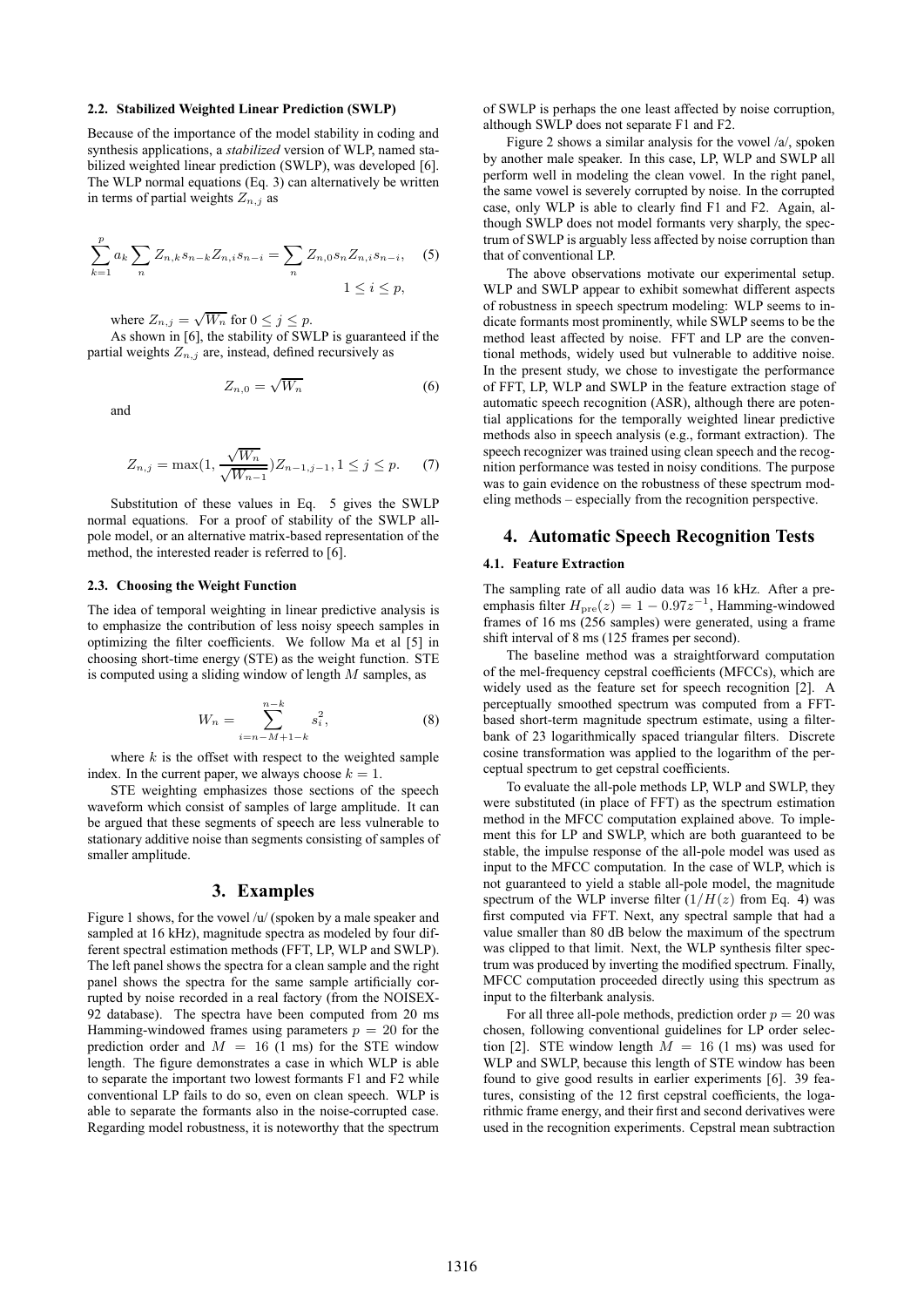

Figure 1: *Spectra of the vowel /u/. a) Clean sample. b) The same sample corrupted by factory noise.*



Figure 2: *Spectra of the vowel /a/. a) Clean sample. b) The same sample corrupted by factory noise.*

(CMS) was done with a 150-frame window. Using the training data, the features were also normalized to have zero mean and unit variance, and a final maximum likelihood linear transformation (MLLT) step was applied.

#### **4.2. Speech Material**

The SPEECON [3] Finnish language corpus was used for the experiments. The training set for the recognizer contained approximately 21 hours of clean speech from 293 speakers. The evaluation of the feature extraction methods was done using speech from two different realistic noisy environments. Three audio channels, corresponding to three different microphones situated at various distances, were used to create tests sets with distinct noise levels.

The "Car" evaluation set consisted of 30 read phonetically rich sentences from 20 speakers, recorded in a moving car. Total length of the evaluation set was 57 minutes, including the leading and trailing silences. Audio channel 0 was recorded with a headset microphone, channel 1 with a lavalier microphone and channel 2 with a medium-distance microphone mounted at the car ceiling. Averages of the SNR estimates provided by the recording system for channels 0, 1 and 2 were 14 dB, 5 dB and 8 dB, respectively.

Utterances of the second evaluation set, labeled "Public places", were recorded both indoors and outdoors, and had background noise of various kinds, such as other speech, footsteps, etc. The set contained 30 read sentences from 30 speakers, with a total length of 94 minutes. Channel 0 and 1 microphones were identical to the "Car" set, while channel 2 was recorded with a different medium-distance microphone placed 0.5-1 meter away from the speaker. In this set, channels 0, 1 and 2 had average SNR estimates of 24 dB, 14 dB and 9 dB, respectively.

#### **4.3. Experiment Setup**

Our large vocabulary continuous speech recognizer was used for the experiments. The recognizer uses an n-gram language model trained on a Finnish language data set of approximately